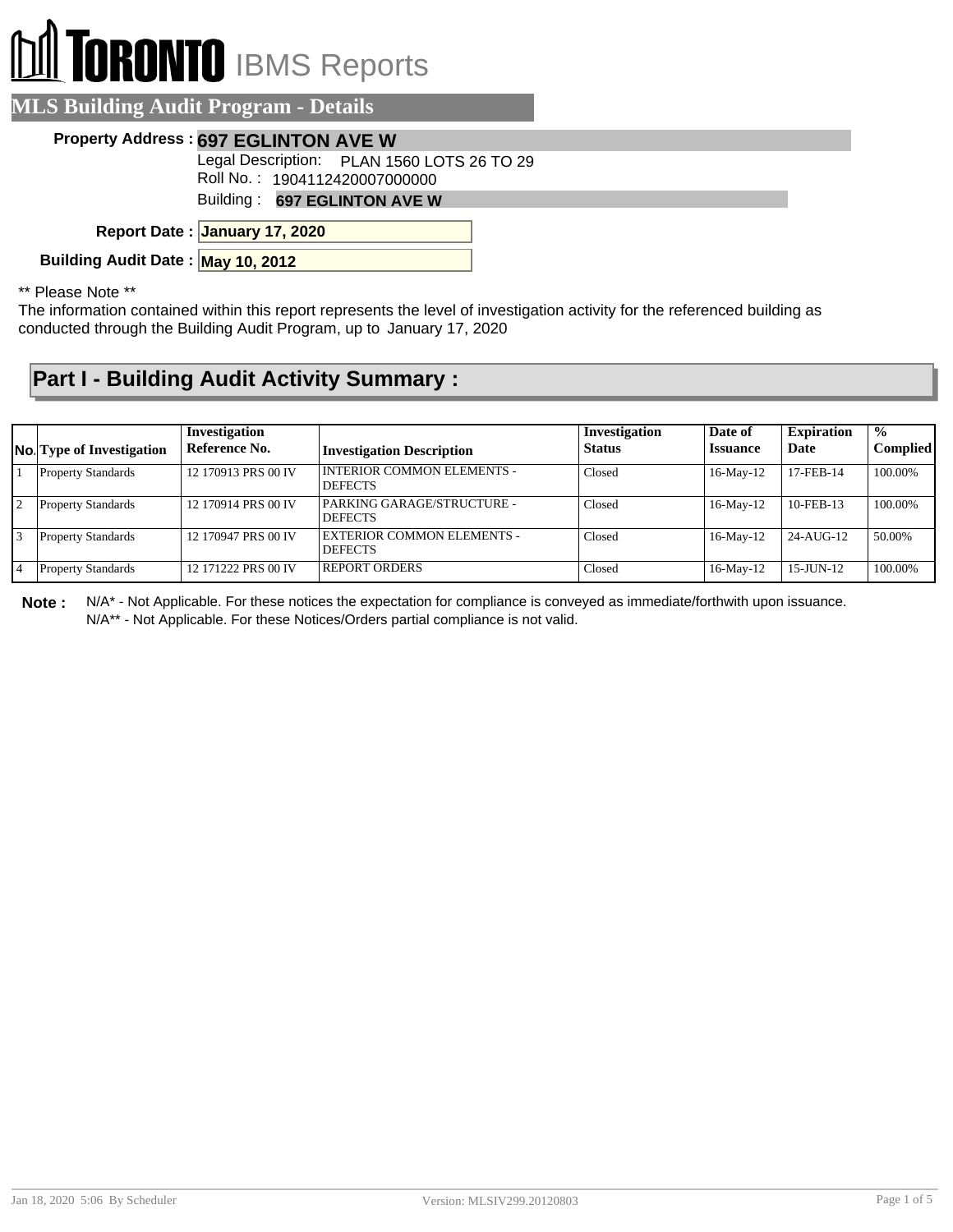## **Part II - Building Audit Details for Property Standards Orders :**

| Type of<br> No. Investigation | ∣Investiqation<br><b>∣Reference No.</b> | <b>Investigation Description</b> | <b>Investigation Date of</b><br><b>Status</b> | <b>I</b> ssuance    | ∣Expiration<br><b>∣Date</b> | <b>Next Scheduled</b><br><b>Inspection Date</b> |
|-------------------------------|-----------------------------------------|----------------------------------|-----------------------------------------------|---------------------|-----------------------------|-------------------------------------------------|
| <b>Property Standards</b>     | 12 171222 PRS 00 IV REPORT ORDERS       |                                  | Closed                                        | 16-May-12 15-JUN-12 |                             | 18-Jun-12                                       |

**1 No. of defects contained within the Order :**

**No. of defects that remain outstanding :**



|     | <b>Deficiency Details</b>                                                                                                                                                                                                                                     |                  |               |  |  |  |
|-----|---------------------------------------------------------------------------------------------------------------------------------------------------------------------------------------------------------------------------------------------------------------|------------------|---------------|--|--|--|
| No. | <b>Violation/Defect</b>                                                                                                                                                                                                                                       | Location         | <b>Status</b> |  |  |  |
|     | Windows within dwelling units located more than two (2) meters above grade that opens within<br>one and a half (1.5) meters of the floor shall be equipped with safety devices which would prevent<br>any opening greater than one hundred (100) millimeters. | Building windows | Closed        |  |  |  |

|        | Type of<br>No. Investigation | <b>Investigation</b><br><b>Reference No.</b> | <b>Investigation Description</b>                                 | Investigation Date of<br><b>Status</b> | <b>Issuance Date</b> | <b>Expiration</b> | <b>Next Scheduled</b><br><b>Inspection Date I</b> |
|--------|------------------------------|----------------------------------------------|------------------------------------------------------------------|----------------------------------------|----------------------|-------------------|---------------------------------------------------|
| $\sim$ | Property Standards           |                                              | 12 170914 PRS 00 IV PARKING GARAGE/STRUCTURE -<br><b>DEFECTS</b> | Closed                                 | 16-May-12 10-FEB-13  |                   | 15-Mav-13                                         |

**0**

**8**

| No. of defects contained within the Order : $\vert$ |  |
|-----------------------------------------------------|--|
|                                                     |  |

**No. of defects that remain outstanding :**

|     | <b>Deficiency Details</b>                                                                                                                                                                                                                           |             |               |  |  |  |
|-----|-----------------------------------------------------------------------------------------------------------------------------------------------------------------------------------------------------------------------------------------------------|-------------|---------------|--|--|--|
| No. | <b>Violation/Defect</b>                                                                                                                                                                                                                             | Location    | <b>Status</b> |  |  |  |
|     | Door providing access to a parking or storage garage has not been equipped with a latch that will<br>prevent entry to the garage except by the use of a key, coded card or similar device.                                                          | Garage Area | Closed        |  |  |  |
| 2   | The parking or storage garage walls from floor level to a height of sixty (60) centimeters are not<br>painted black.                                                                                                                                | Garage Area | Closed        |  |  |  |
| 3   | Areas of deteriorated and missing paint.                                                                                                                                                                                                            | Garage Area | Closed        |  |  |  |
| 4   | The mechanical ventilation system in the parking or storage garage is not on at all times or<br>otherwise controlled automatically by a carbon monoxide detection system that is located so as to<br>provide full protection.                       | Garage Area | Closed        |  |  |  |
| 5   | The parking or storage garage columns from floor level to a height of sixty (60) centimeters are<br>not painted black.                                                                                                                              | Garage Area | Closed        |  |  |  |
| 6   | The parking or storage garage pedestrian exit door is not equipped with fastenings that allow the<br>door to be readily opened from the inside without requiring keys, special devices or specialized<br>knowledge of the door's opening mechanism. | Garage Area | Closed        |  |  |  |
|     | The parking or storage garage pedestrian exit door is not designed and installed so that, when the Garage Area<br>latch is released, the door will open easily in the direction of exit travel.                                                     |             | Closed        |  |  |  |
| 8   | One pedestrian exit door is secured in an open position.                                                                                                                                                                                            | Garage Area | Closed        |  |  |  |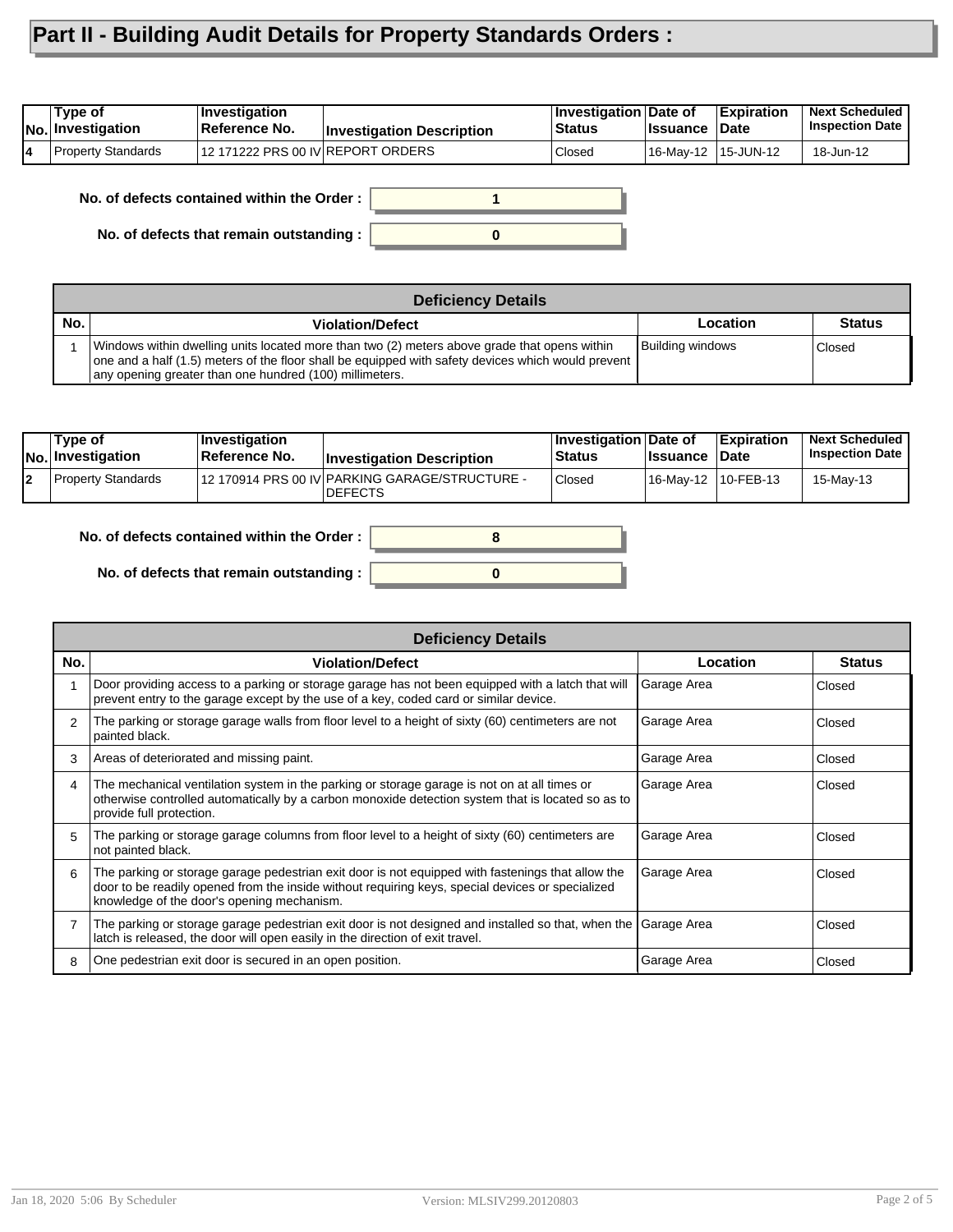| Type of<br>$ No $ Investigation | $\vert$ Investigation<br><b>Reference No.</b> | <b>Investigation Description</b>                                 | <b>∐nvestigation Date of</b><br><b>Status</b> | <b>Ilssuance Date</b> | Expiration          | <b>Next Scheduled</b><br><b>Inspection Date</b> |
|---------------------------------|-----------------------------------------------|------------------------------------------------------------------|-----------------------------------------------|-----------------------|---------------------|-------------------------------------------------|
| Property Standards              |                                               | 12 170947 PRS 00 IV EXTERIOR COMMON ELEMENTS -<br><b>DEFECTS</b> | <b>Closed</b>                                 |                       | 16-May-12 24-AUG-12 | 31-Jul-15                                       |

| No. of defects contained within the Order: |  |
|--------------------------------------------|--|
| No. of defects that remain outstanding :   |  |

|                 | <b>Deficiency Details</b>                                                                                                                |                                  |               |  |  |  |  |  |
|-----------------|------------------------------------------------------------------------------------------------------------------------------------------|----------------------------------|---------------|--|--|--|--|--|
| No.             | <b>Violation/Defect</b>                                                                                                                  | Location                         | <b>Status</b> |  |  |  |  |  |
|                 | A retaining wall exceeding 1,000 millimetres in exposed height is not protected by a guard on the<br>open side where access is provided. | Courtyard between 697 and<br>699 | Open          |  |  |  |  |  |
| 2               | The retaining wall on east side of building around vehicle entrance to parking garage is not<br>protected by a guard                     | East side of building            | Open          |  |  |  |  |  |
| 3               | The exterior wall of building has extensive paint peeling and rust stains                                                                | <b>Exterior Of Building</b>      | Open          |  |  |  |  |  |
| 4               | Exterior balconies are rusted and rust damaged                                                                                           | <b>Exterior Of Building</b>      | Closed        |  |  |  |  |  |
| 5               | Exterior balconies have extensive rust damage                                                                                            | <b>Exterior Of Building</b>      | Closed        |  |  |  |  |  |
| 6               | The roof flashing around rooftop is rusted                                                                                               | <b>Exterior Of Building</b>      | Open          |  |  |  |  |  |
|                 | Exterior trim throughout building has extensive paint peeling                                                                            | <b>Exterior Of Building</b>      | Open          |  |  |  |  |  |
| 8               | Numerous windows are not provided with window screens                                                                                    | <b>Exterior Of Building</b>      | Closed        |  |  |  |  |  |
| 9               | Wood window frames have extensive paint peeling                                                                                          | <b>Exterior Of Building</b>      | Open          |  |  |  |  |  |
| 10 <sup>°</sup> | The retaining wall in front yard of bldg 697 is leaning and has loose bricks                                                             | <b>Front Yard</b>                | Closed        |  |  |  |  |  |
| 11              | The retaining wall in front yard of building 701 is leaning                                                                              | <b>Front Yard</b>                | Closed        |  |  |  |  |  |
| 12              | The guard in front of building 697 has extensive rust damage, is loose and detached from<br>concrete.                                    | Front of building 697            | Closed        |  |  |  |  |  |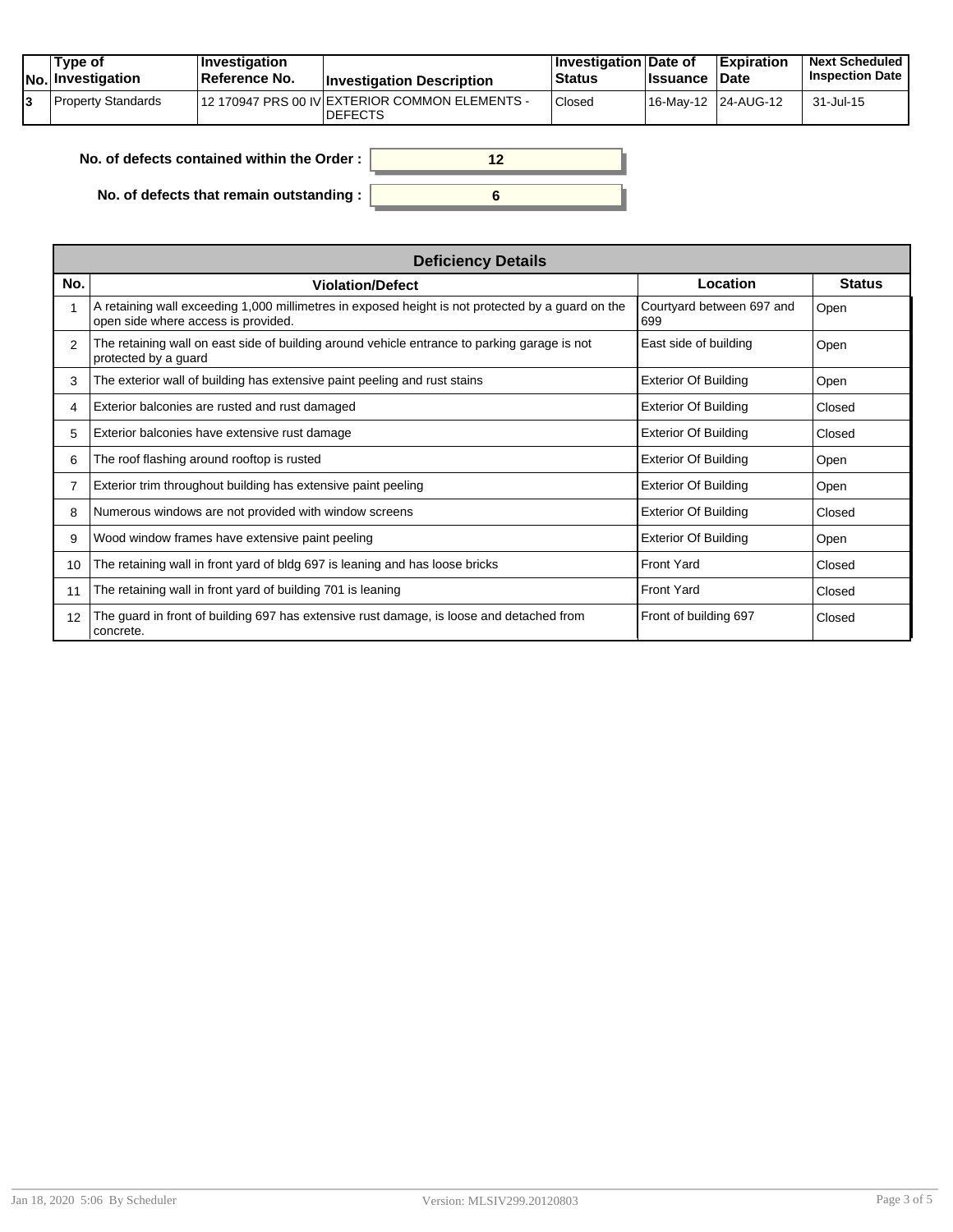|  | Tvpe of<br>$ No $ Investigation | <b>Investigation</b><br>⊺Reference No. | <b>Investigation Description</b>                                 | <b>Investigation Date of</b><br><b>Status</b> | <b>Ilssuance Date</b> | <b>Expiration</b> | <b>Next Scheduled</b><br><b>Inspection Date</b> |
|--|---------------------------------|----------------------------------------|------------------------------------------------------------------|-----------------------------------------------|-----------------------|-------------------|-------------------------------------------------|
|  | Property Standards              |                                        | 12 170913 PRS 00 IV INTERIOR COMMON ELEMENTS -<br><b>DEFECTS</b> | Closed                                        | 16-Mav-12 17-FEB-14   |                   | 16-Mav-14                                       |

| No. of defects contained within the Order: | 15 |
|--------------------------------------------|----|
| No. of defects that remain outstanding :   |    |

| <b>Deficiency Details</b>                                                                                                                                                              |                    |               |  |
|----------------------------------------------------------------------------------------------------------------------------------------------------------------------------------------|--------------------|---------------|--|
| <b>Violation/Defect</b>                                                                                                                                                                | Location           | <b>Status</b> |  |
| Ventilation fan missing cover.                                                                                                                                                         | <b>Basement</b>    | Closed        |  |
| Bottom step makeshift. Constructed of loose concrete blocks and piece of wood.                                                                                                         | <b>Boiler Room</b> | Closed        |  |
| Guard not provided at steps.                                                                                                                                                           | <b>Boiler Room</b> | Closed        |  |
| Area of ceiling stained.                                                                                                                                                               | <b>Building</b>    | Closed        |  |
| Skylight damaged. Glass broken.                                                                                                                                                        | <b>Building</b>    | Closed        |  |
| Height of the guard for the exit stairs are less than 920 millimetres measured vertically to the top<br>of the guard from a line drawn through the outside edges of the stair nosings. | <b>Building</b>    | Closed        |  |
| Height of the guard for the exit stairs are less than 1,070 millimetres around landings.                                                                                               | <b>Building</b>    | Closed        |  |
| Door does not close completely.                                                                                                                                                        | <b>Building</b>    | Closed        |  |
| Ceiling light fixture has exposed wiring.                                                                                                                                              | <b>Building</b>    | Closed        |  |
| Ceiling mounted exit sign has come loose from ceiling and is malfunctioning.                                                                                                           | <b>Building</b>    | Closed        |  |
| An emergency contact sign is not posted and maintained in a prominent place in the front lobby or<br>entrance to the building.                                                         | <b>Building</b>    | Closed        |  |
| Paint deteriorated and faded.                                                                                                                                                          | <b>Building</b>    | Closed        |  |
| Carpet worn threadbare in areas.                                                                                                                                                       | <b>Building</b>    | Closed        |  |
| Carpeting stained.                                                                                                                                                                     | <b>Building</b>    | Closed        |  |
| Plaster damage on wall.                                                                                                                                                                | <b>Building</b>    | Closed        |  |
|                                                                                                                                                                                        |                    |               |  |